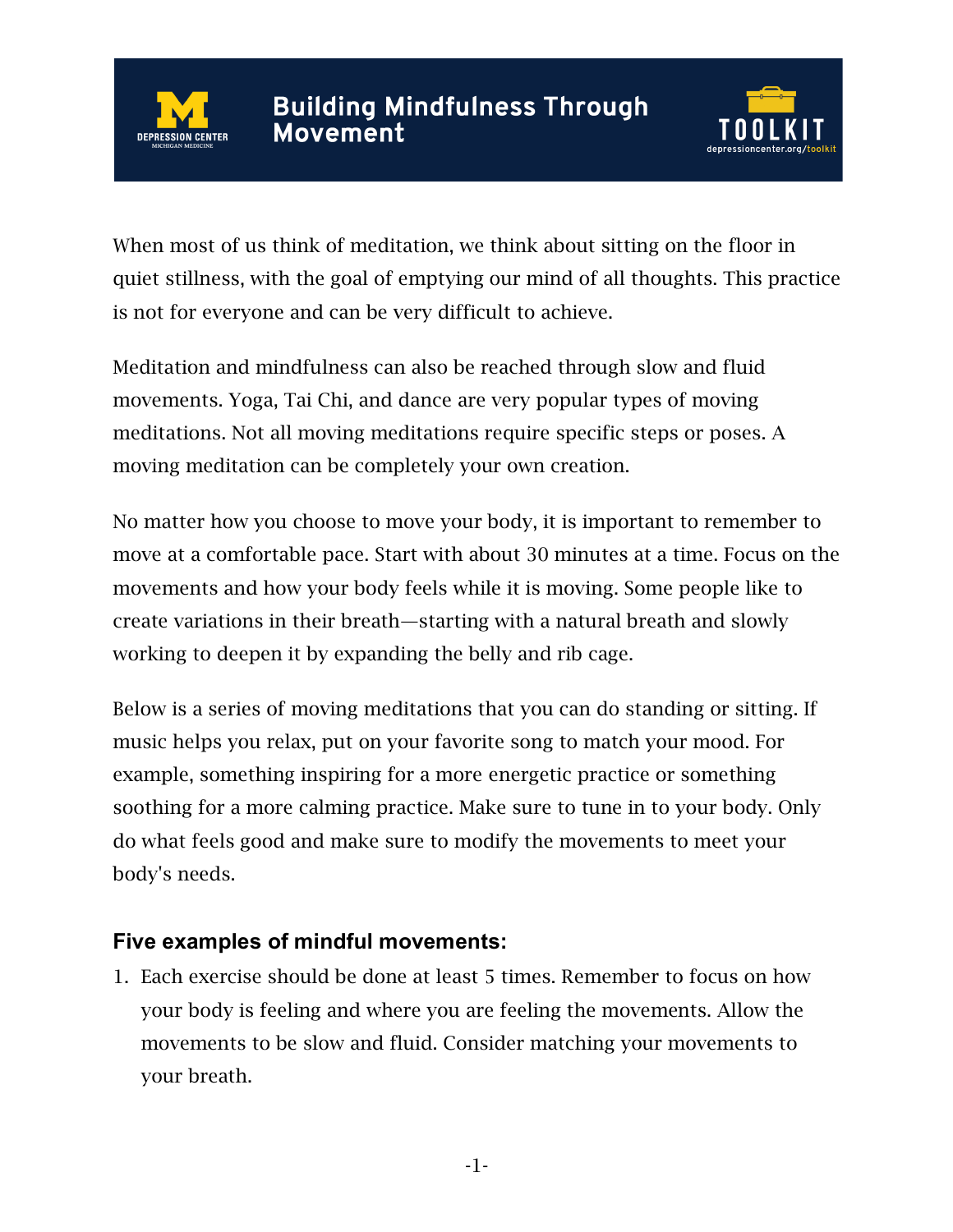- 2. Start with your feet hip-width apart. Take a deep breath through your nose, raising your arms over your head. Exhale as you bring your arms back down, and start again. Notice the weight of your arms and the movement in your shoulders. As you inhale deeply, notice how your belly is expanding. As you exhale, feel your body release the breath.
- 3. Start with your feet hip-width apart and your hands on your hips. With your eyes closed, begin gently twisting at the waist. Do this a few times, and then extend your arms out straight, allowing them to naturally swing as you continue twisting at the waist. Be aware of how your twisting waist is moving your arms.
- 4. Start with your feet hip-width apart and your hands on your waist. Gently bend at the waist, allowing your arms to naturally fall down toward the ground and your head to hang heavy. Consider putting a slight bend in your knees for comfort. With your eyes closed, begin gently swaying your arms left to right. Feel your spine begin to lengthen. When you feel ready, grab opposite elbows and continue to sway.
- 5. Challenging your balance is a great way to build awareness in how your body moves. Start with your feet hip-width apart and your arms by your side. Slowly lift your right knee to meet your left elbow. Bring your leg back down and raise your left knee to meet your right elbow. Do a few rounds of these. If it is too much, modify the movement so it feels good. If you fall off balance, start again.
- 6. You may choose to do this exercise either standing or seated in a chair. Be sure that you are either standing or sitting up straight with your hands at your waist or on top of your thighs. Begin by bringing your chin to your chest, allowing your head to hang heavy. Slowly begin moving your head up